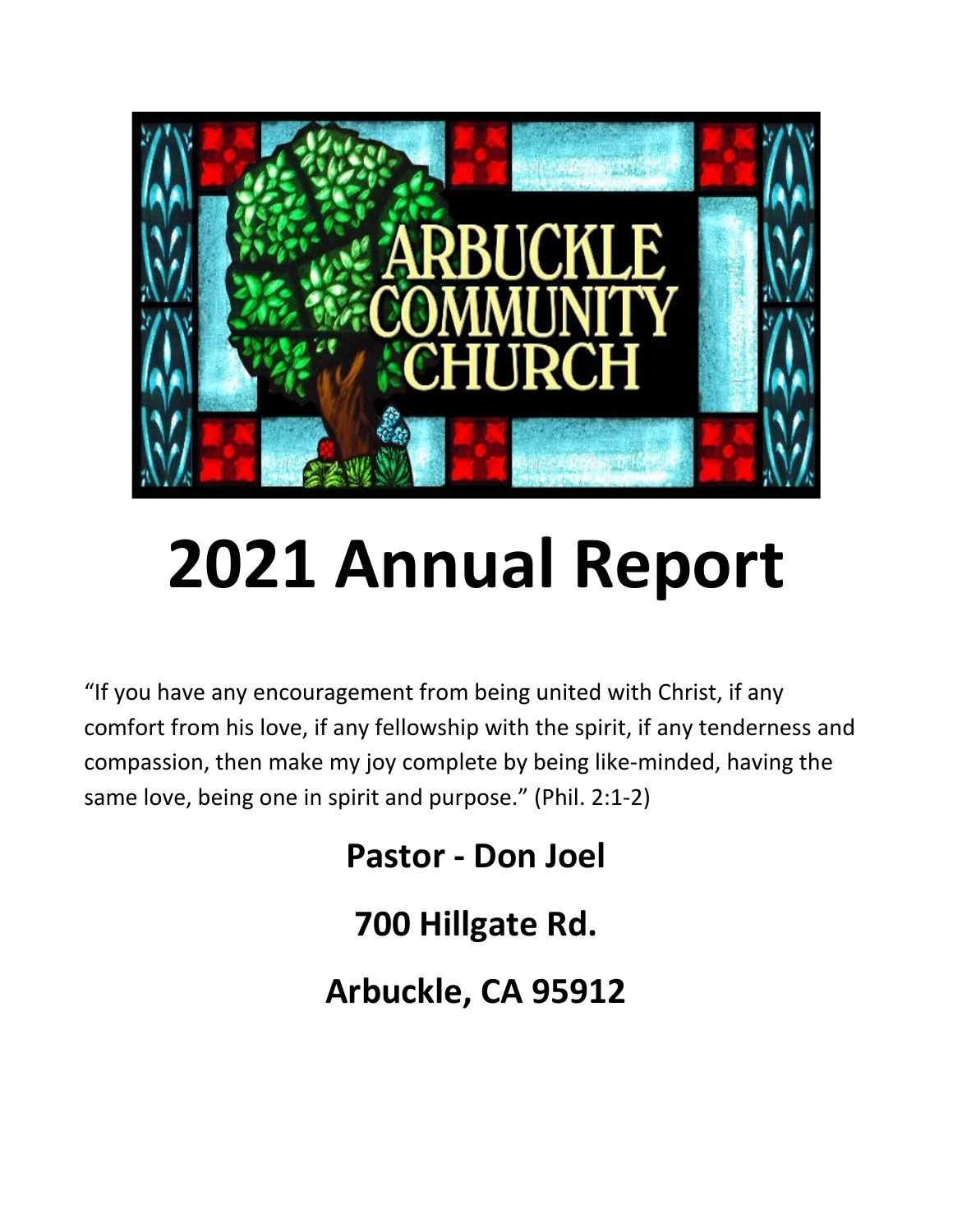#### **Minutes – Annual Meeting 2021**

The meeting was officially called to order at 11:10 AM in the sanctuary on January  $31^{st}$ , 2021 by Elder George Green. Due to Covid restrictions, there was no pot luck meal this year Active members were emailed a digital copy of the Annual Report prior to the meeting. Seventeen members in attendance were given time to review the agenda and 2020 reports. Nine members participated via ZOOM. Pastor Don Joel led the group in an opening prayer.

The minutes from the 2020 Annual Meeting were reviewed. Lauren Charter moved and Will Jansen seconded a motion to approve the minutes; the motion passed. Members were given the opportunity to clarify, ask questions or correct the various church reports. Will Jansen reported on the current status of the stain glass window repair project. Donna Green moved and Tom DaFoe seconded a motion to approve the reports as written. The motion carried.

Gary Henderson, Carol Scheimer and Janet Dawley were thanked for their service of keeping the financial aspects of the church accurate. Luke VanLaningham, Elder in charge of Finance, led the members through the budget. Two corrections were made: the amount of stained glass window repair was corrected to read \$19,000 and the name of the missions group called Ministerial Association of Colusa County was corrected. After brief discussion, Betty Lou Grimmer moved and Lyle Charter seconded a motion to approve the budget as corrected. The motion passed.

The list of church officers was reviewed. Fritz Grimmer moved and Lauren Charter seconded a motion to approve the slate of leaders. The motion passed.

A brief discussion followed, during which Pastor Don Joel thanked Elder George Green for his many years of service to the church as Moderator. Green passed the gavel to incoming Moderator, Noah Gomez.

Noah Gomez adjourned the meeting at 11:40 AM.

Pastor Don Joel closed in prayer and the group sang AMAZING GRACE.

Donna Green, Acting Secretary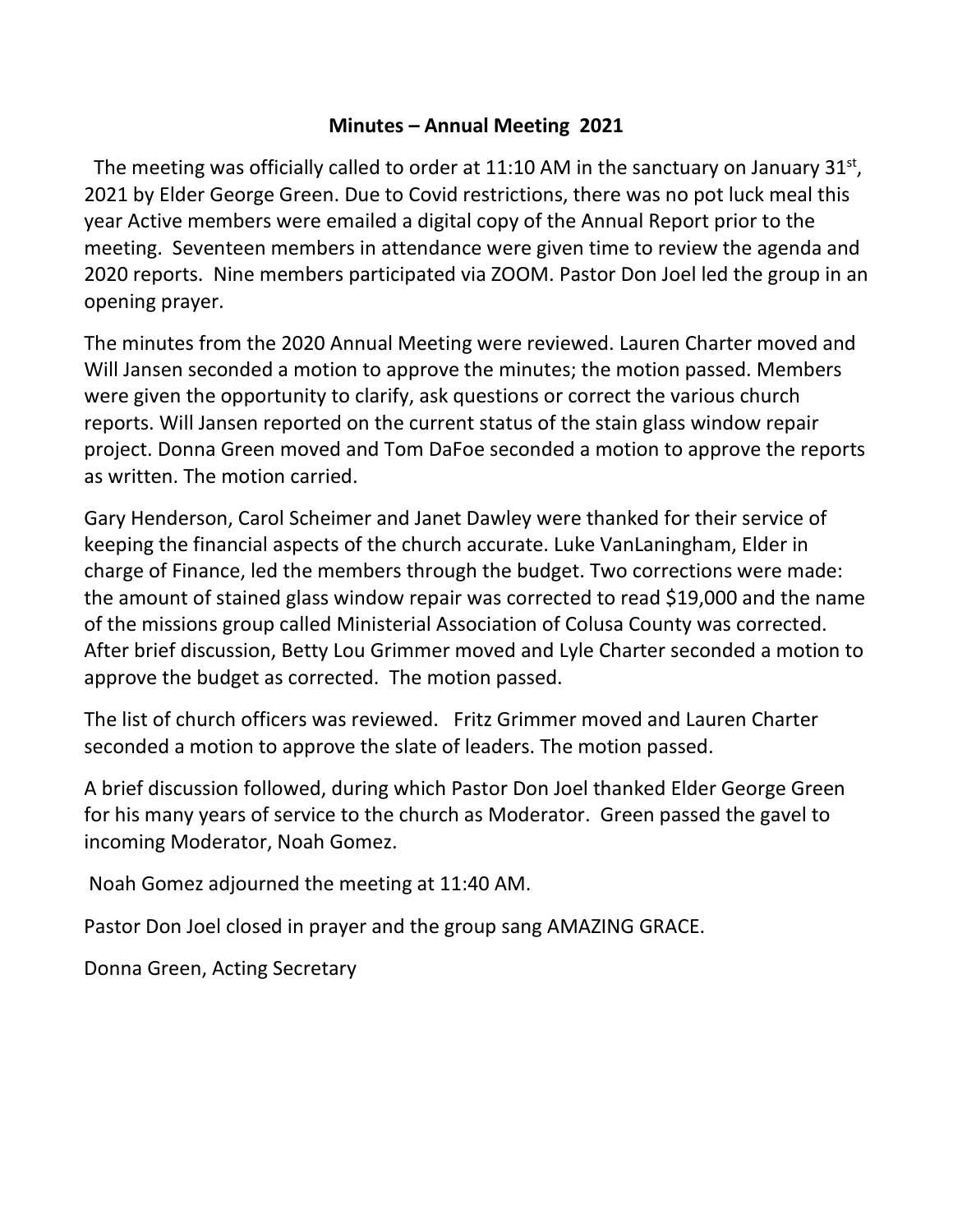#### **Pastor's Report 2021 – Don Joel - Arbuckle Community Church**

I cannot believe I am sitting here in January of 2022, writing my second pastor's report. I feel like these last two years have flown by, but on the other hand I feel like the pandemic has been here forever. These last couple of years have been a struggle across our country and globe. The percentage of pastors questioning their calling is at a whopping 38%. It's estimated that 15,000 churches will either close or merge with another church in next year or so. Not to mention the problems here in California that are driving away long-time residents. If these issues feel overwhelming to you, let me reassure you that you are not alone. Let me also remind you that our world has faced decline in the past as well. Pastor Red Romell wrote in his Pastor's report of 1991.

"When you consider the fact that mainline protestant churches, as a whole, are declining and that the majority of American Baptist churches are either declining or barely holding their own, it is easy to come to the conclusion that we have indeed been blessed by God…" Here we are thirty years later, and I can honestly tell you that Arbuckle Community Church is indeed truly blessed by God, and as your pastor I recognize that by extension I am blessed as well. God must truly have something great for us to do, to keep us here for all these years. Now it is time for us as a church to ARISE and become what it is God designed us to be.

In 2021, we made great strides to return to a familiar rhythm of ministry and life, after having to basically cease operations, except for our Sunday Morning Service, in 2020. By the end of the year, we had relaunched Sunday School, Fellowship Time, VBS, Summer Camp, and so much more. Of course, these things didn't look the same as they did prior to our lockdowns, but God brought us into a new season of ministry. Along with this new season of old ministries, the Father led us to lead our community in prayer and repentance with the "Pray for Rain" campaign. This weekly prayer night also included hosting booths at different Arbuckle events to get the word out to pray. The response at times was astounding, and at other times was disheartening, but the faithful gathered and those that couldn't be there prayed wherever they were.

For me, a highlight was seeing new faces show up on Sunday mornings and at other gatherings. Over the last few years some of our family has moved away, and left holes not only in our hearts, but in our pews, and this year those holes began to be filled. In 2022, my prayer is that visitors become attenders, attenders become members, and members become leaders. Another thing I noticed in the 1991 report was that Worship and Sunday School both averaged around sixty people in attendance. I love that almost everyone that was coming to church was also coming to Sunday School. With our 2022 goal, hopefully we will see that happen again.

Throughout this report you will read stories of the ministries that happened here in 2021 from those that were involved. I am so grateful for all our volunteers, and I pray they know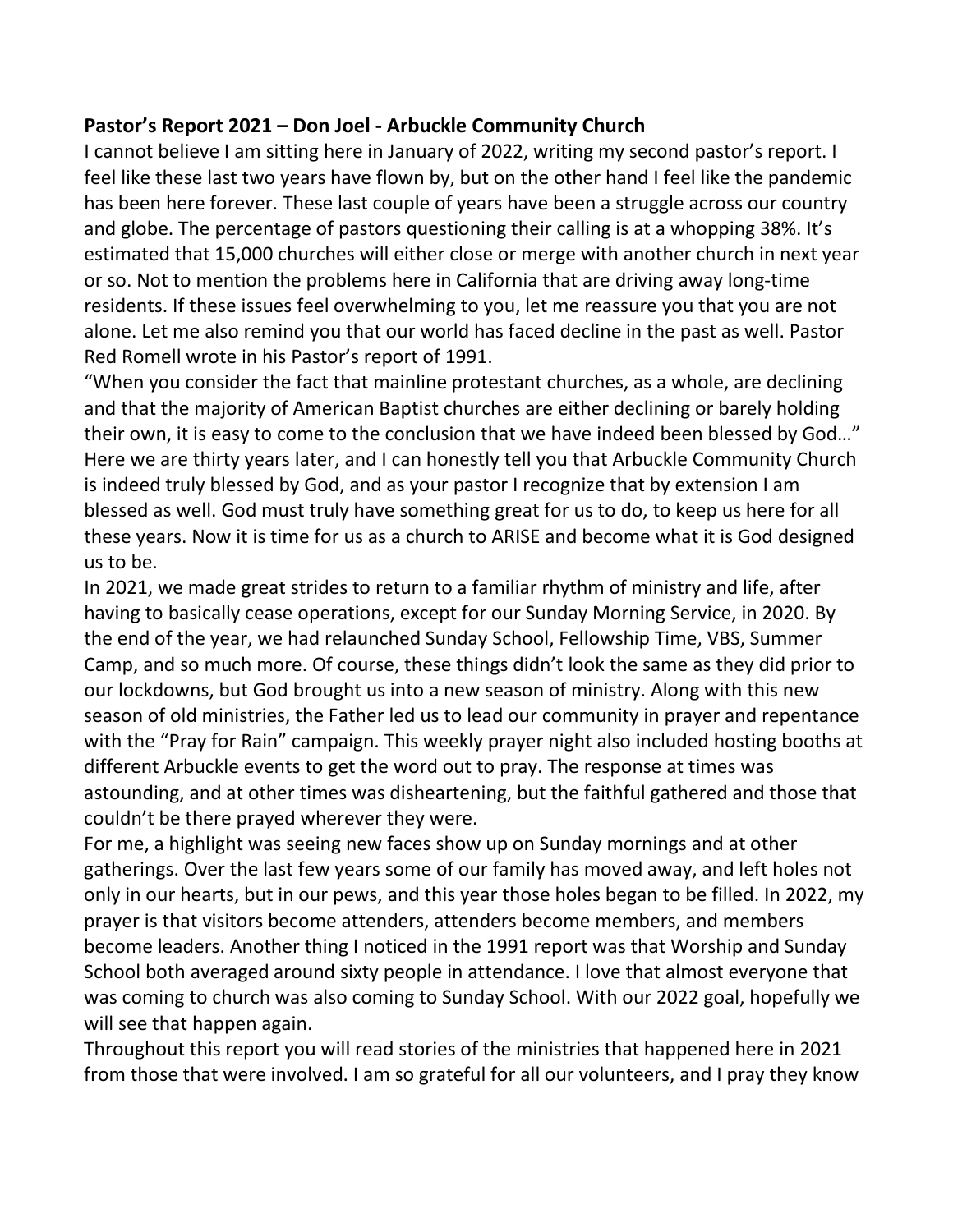that without them nothing would get done here at ACC. Below are just a few highlights I would like to mention.

This year's preaching theme was all about becoming the person God made you to be. Being a Christian is not just about getting a get out of jail free card, it's about always wanting to go to the next level of Christianity, to be men and women that turn the world upside down. After a year-long hiatus, we finally got to return to camp at Heavenly Hills. We took two campers and a couple of counselors to Junior Camp and 6 Campers and two counselors to Teen Camp. The campers learned a lot about God and had a wonderful time. The best part was just being able to leave the COVID pandemic behind for just a little bit.

I became president of the Ministerial Association of Colusa County in 2021, and we as a group continued to work together across denominational lines to feed, clothe and help those in need in Colusa County. We also worked together as team to have a unified Christmas Eve service at the Colusa Fairgrounds. This event was sponsored by the Colusa Presbyterian Church. The highlight of the year was that for the second year in a row, MACC ran the Colusa County Food Basket program. We gave out over seven hundred food baskets to those in need, and over one hundred of them were given away through our church. This was on top of the families we adopted for our giving tree program.

We began a new tradition this Christmas season called Blue Christmas. Blue Christmas is a service that allows room for the emotions many feel during the holidays that aren't joy, peace, hope, and love. It is a place to come and process the hurts and losses of the year. I am looking forward to this becoming an annual event.

Finally, I would be remiss if I didn't mention the faithfulness of God and you all in giving to the church. We had projected a hit to our checking account, while we didn't hit our projected income amount, we were able to cut costs in some areas. Combining that with a step up in giving towards the end of the year, we were able to end the year with reserves that exceeded our projected amount. God is good.

On a personal note, I would like to thank everyone for their prayers, concern and compassion this year as we tended to the care of my son. God provided peace not only to Amy and me, but I truly don't think it would have gone as smoothly as it did for Micah without him knowing that there were people holding him up to God. May we all continue to hold each other up to the Lord in love in our times of need.

As we enter 2022, may we be the church in and out of the building, so that we can impact our families, community, and world for Christ! Church it is time for us to ARISE, Abide in God, Relate with Others, Invite Others to meet Christ, Serve Christ, Serve Others, and Elevate Christ in our Lives.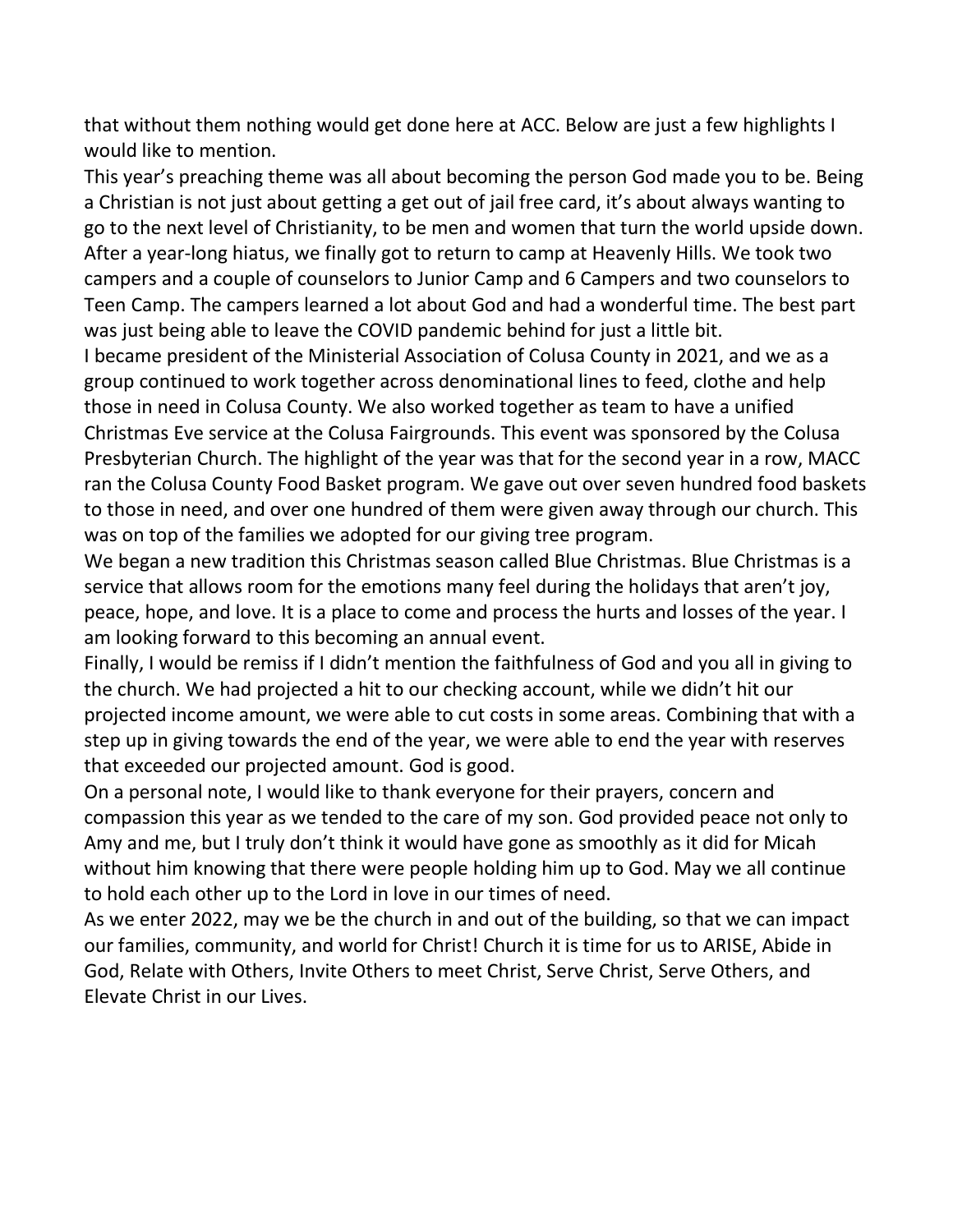#### **Elder's Report – Noah Gomez**

We have seen God's blessings and miracles this year. When we reflect on 2021 Proverbs 3: 5-6 sounds out to me, "5 Trust in the LORD with all your heart and lean not on your own understanding; 6 in all your ways submit to him, and he will make your paths straight."

With all the issue going on in this world we have been able to start the transition, here at Arbuckle Community Church, to a more traditional in-person service with fellowship and events. It is great to see our pews with people and our families in our social hall. As we move forward to 2022, we need to remember Jeremiah 17: 7-8, "But blessed is the one who trusts in the LORD, whose confidence is in him. 8 They will be like a tree planted by the water that sends out its roots by the stream. It does not fear when heat comes; its leaves are always green. It has no worries in a year of drought and never fails to bear fruit."

**Missions – George Green** Arbuckle Community Church values mission work and from its days as a first Baptist church it is a constitutional requirement that as an act of obedience we tithe 12% of our income. Following are the missions we support:

**Rafiki—Irene Dafoe** Rafiki is found in ten African nations, serving resident orphans, students, students at teacher's college and widows served by African Rafiki employees and Rafiki career missionaries. Irene Dafoe, from our church is located near Lusaka in Zambia. She has become the administrator of the Rafiki orphanage and school there. Her address is: Irene Dafoe, Post. Net Box 232, P/Bag E891, Lusaka, Zambia AFRICA Please note, she is: Missionary #211. Or contact her by email: [Irene.dafoe@gmail.com](mailto:Irene.dafoe@gmail.com) 

**Young Life-** Area Director Ryan Hunter. Large numbers of Arbuckle kids attend club meetings, weekend camps and summer camps. Although the COVID crisis has paused their meetings and camps they continue to meet kids one on one. Our church makes our van available for transportation and financially supports this county-wide ministry.

**William Jessup University-** Located in Rocklin, CA, this is the alma mater of Pastor Don. Our church is a "Supporting Church," and because of our financial partnership any student from our church attending there will automatically receive a scholarship!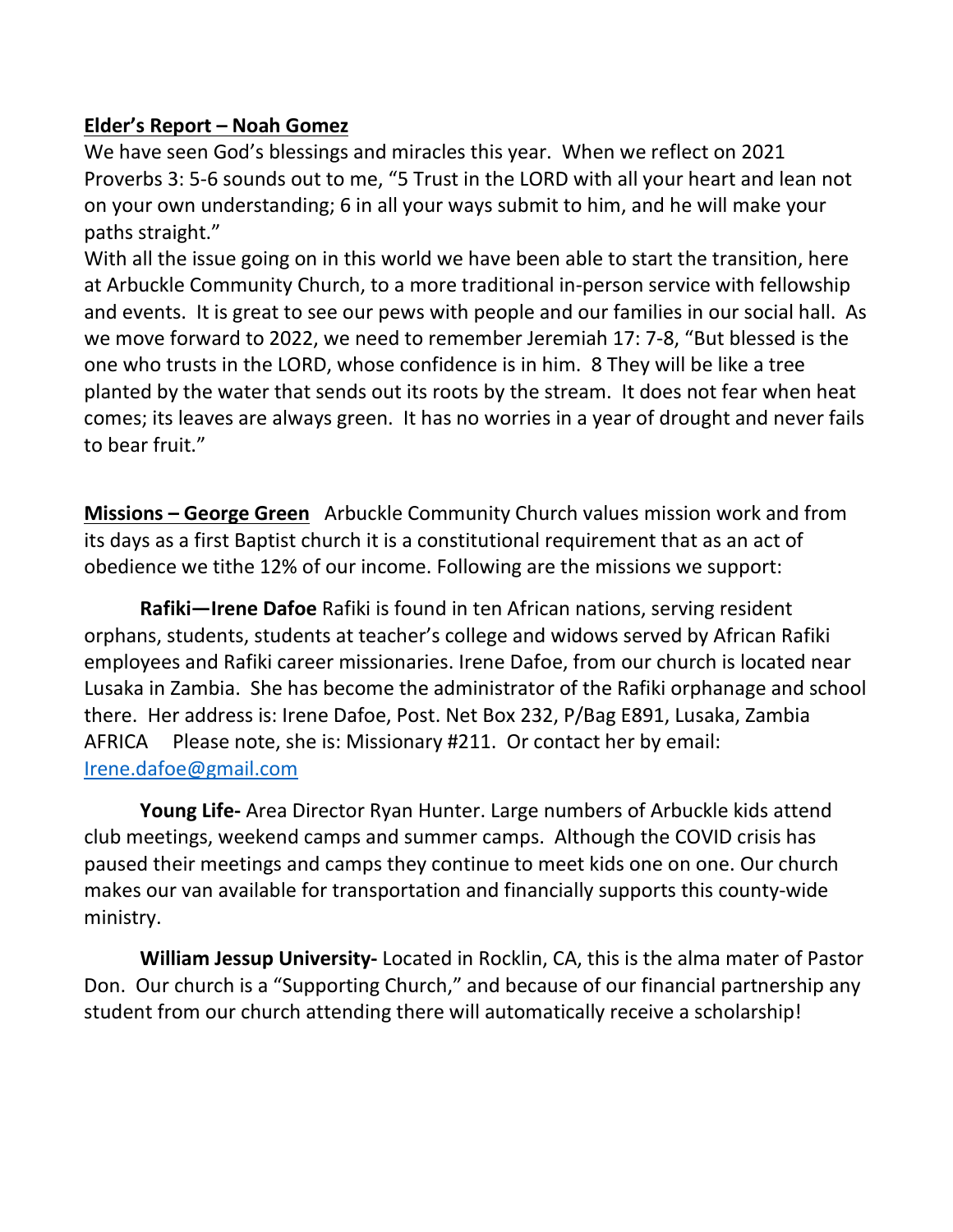**Woman's Friend-** A Woman's Friend Pregnancy Resource Clinic is a licensed community care clinic providing medical consultations, pregnancy testing, ultrasound exams, STD & STI education, prenatal education, nutrition information, fetal development education, referrals and practical support. This ministry is located in Marysville and Yuba City. Our church financially supports these efforts.

**Barnabas Factor-** This ministry, led by former Pastor Tom Salter, has a mission of helping pastors. Since its official beginning in the summer of 1999, they have hosted more than 650 pastors and their families. But overseas, the ministry of training needy pastors has become their primary focus. In the last few years, they have trained nearly 4000 pastors annually in Africa and India! In addition to the training seminars, they now support NINE BIBLE INSTITUTES in both Africa and India, offering pastors a more intensive training. We support this ministry by financially contributing to Barnabas Factor as a mission.

**Spero-** Spero exists to promote the sanctity of all human life, born and unborn, by providing life-affirming services which empower mothers to choose life. Every woman in Yolo and Colusa County can easily access all the spiritual, educational, medical, and support resources she needs to choose life for her baby. They have a mobile clinic that makes monthly visits to Arbuckle, Williams, Colusa and Stonyford.

They offer caring friendship in a safe atmosphere to help you face difficult decisions. We offer a variety of programs and services that are always offered free of charge. We do not make referrals for abortions. Our purpose is to support, encourage, and assist a woman in carrying her pregnancy to term and caring for her baby after birth. We also support improved pregnancy outcomes, family stability, and economic self-sufficiency.

#### [120 Court Street](https://www.google.com/maps/place/120+Court+St,+Woodland,+CA+95695/@38.6786219,-121.784639,17z/data=!3m1!4b1!4m5!3m4!1s0x8084d0f203295f03:0x64aedc180d1f84da!8m2!3d38.6786219!4d-121.7824503) [Woodland, CA 95695](https://www.google.com/maps/place/120+Court+St,+Woodland,+CA+95695/@38.6786219,-121.784639,17z/data=!3m1!4b1!4m5!3m4!1s0x8084d0f203295f03:0x64aedc180d1f84da!8m2!3d38.6786219!4d-121.7824503) Phone: [530-661-6333](tel:%20530-661-6333)

**Meals and Ministry (M & M)-** This touching personal ministry of taking prepared food to those going through some kind of difficulty, has been put on hold during Covid

#### **Men's Prayer Group – George Green**

Tuesday mornings at 6am in the side room of the church interested men join for strong coffee, prayer and fellowship. All are welcome and everyone who attends is blessed. Attendance has ranged from 1 to 11.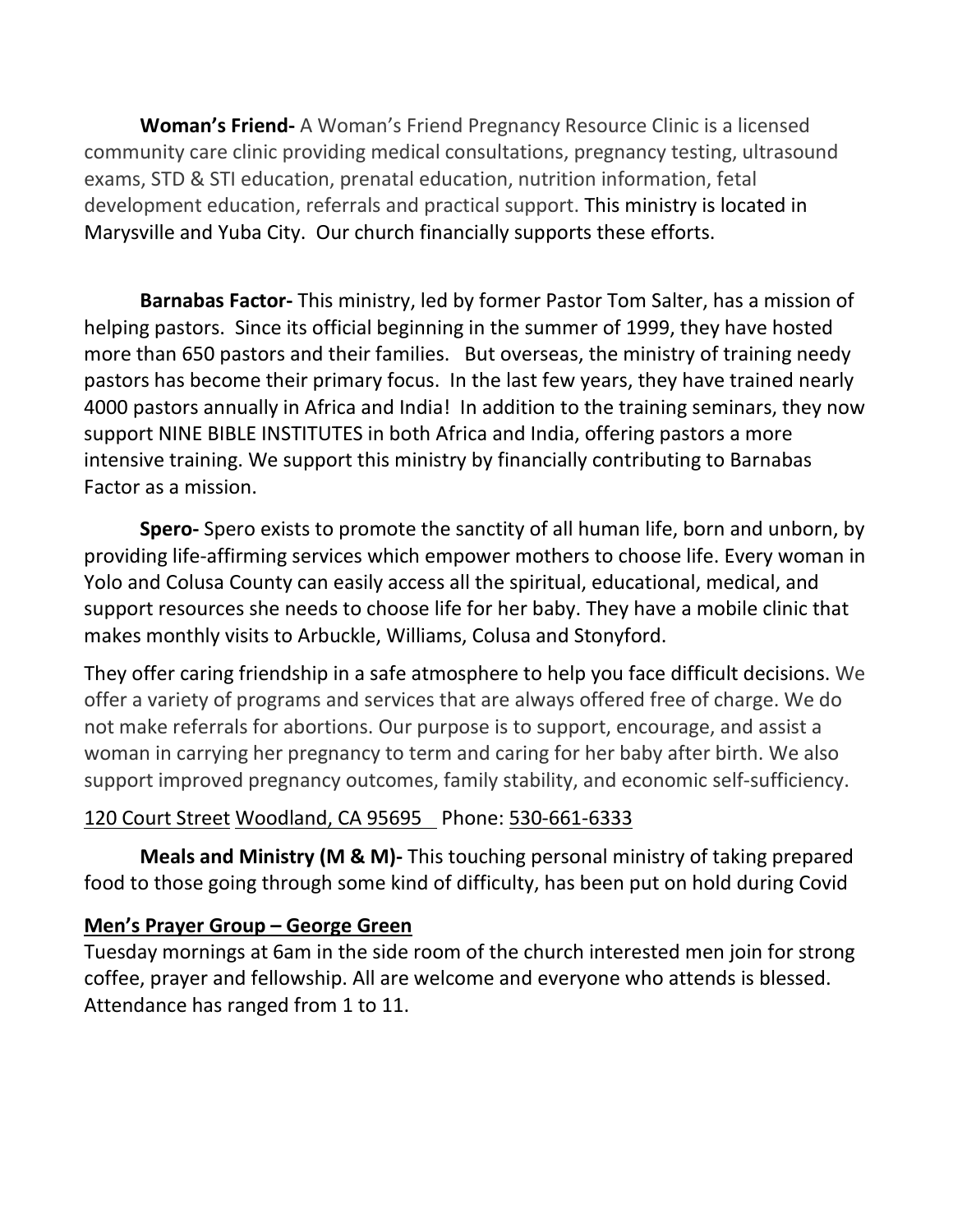#### **Leviticus Bags – canned food drive – Donna Green**

Teams of church members placed bags on doorsteps October 17th, 2021 and returned on a rainy October 24th to collect canned food items. A dozen "sorters" unloaded food items, checked expiration dates and placed donations in the peach boxes donated by the Henderson Family. Volunteers feasted on pizza and all boxes were placed in the preK Sunday School room for storage until distribution later that Fall. During the rest of October and November, donations continued to come in, from 4-H members, school canned food drives and various community members. In December, the Ministerial Association of Colusa County coordinated all these donations into food baskets given to applicants on December 14th. Numerous youth and adult volunteers packed more than 117 food baskets/boxes for local distribution. In addition to the MACC boxes, the canned food donations were also used to support the 11 Giving Tree families---the ACC project directed by Melissa VanLaningham every year that supports local needy families with food and gifts. Church members "adopt" a family and deliver the food and gifts closer to Christmas day

#### **Social Committee – Donna Green**

The restrictions of Covid limited gatherings in early 2021, resulting in few Social Committee events. Fruit and juice were still served in the patio on Easter and an ice cream social celebrated the church birthday in September. By October, the need for fellowship opportunities led to a reinstatement of serving goodies in the social hall immediately after worship each Sunday. During Advent, this fellowship time included a hot chocolate bar, crock pot soups, Christmas bread buffet and Christmas Cookie extravaganza! Vicky Mount made and hung large snowflakes from the social hall ceiling, adding to the fun. Youtube provided a blazing fireplace scene with holiday instrumental music as background. The committee of Judy Grice, Vicky Mount, Alma Randolph and Donna Green remain committed to hosting a fellowship time after church each Sunday, featuring donut holes, hot drinks and donations of treats from various members

#### **Card Ministry Report – Birthdays and Anniversaries – Gail Nason**

What a blessing it is to serve the birthday and anniversary card ministry. I average 18 cards per month. Every card is thoughtfully selected and hopefully provides special blessings to each and every one of you.

If you would like to receive cards, please submit your birthday and/or anniversary date and mailing address.

I consider it my privilege and pleasure to serve all of you and share in the joyous occasions in your lives.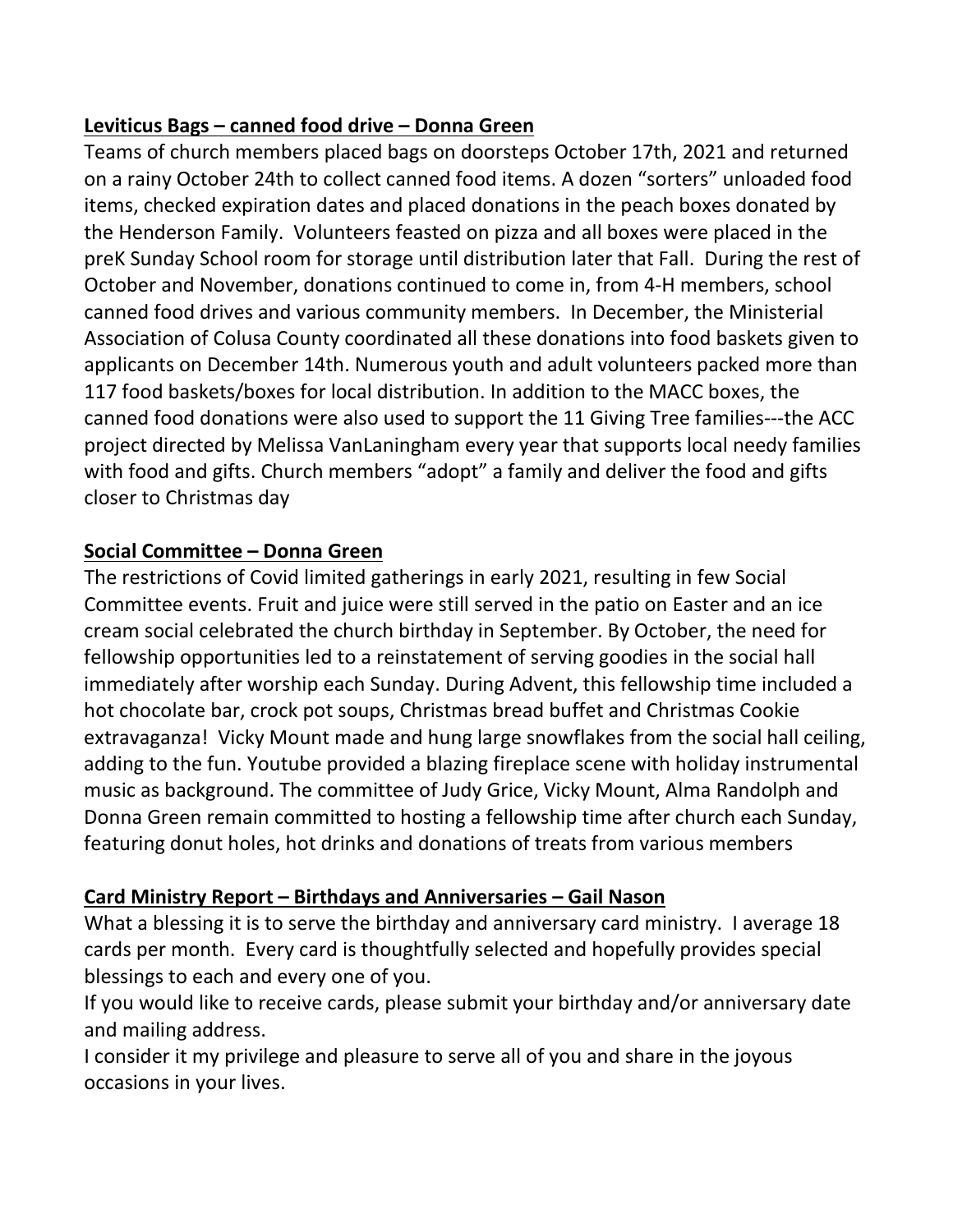#### **Sunday School Report – Donna Green**

In an effort to encourage Sunday School for ALL ages at the same time, children's classes were moved to 9:30 – 10:20 to coincide with classes offered to adults in the social hall. Due to ongoing concerns of COVID-19, very few students participated in Sunday School. In response, one teacher committed to teaching ALL ages Pre-K through 6th during the summer months, which was extended to the end of the year. Class began with a flannel board bible story in the preK room, then students moved into the older room for bible navigation, more advanced application of the bible story and often a video presentation of the same topic. Average attendance during thes e months was 2 students. A survey of possible Sunday School time/options sent out in October indicated that families with younger children preferred class to be held during the worship service, with children exiting the sanctuary at the beginning of the sermon. Those adults attending the 9 AM Adult bible study requested that a Sunday School program STILL be in place at that time for their children. It is projected that in 2022, Sunday School for children will be offered at BOTH time slots ( 9 AM for all ages and again during worship for pre-K through 2nd…)

Nursery care was provided by Rachelle Klimper for several months, with no replacement the rest of the year. Volunteers that were willing to help in 2021 included Luke VanLaningham, Donna Green, Cara Erickson, Allison Jansen, Noah Gomez, Alena Anberg, Alma Randolph, Esthela Buell. Materials included Gospel Light YEAR B curriculum and God's BIG PICTURE.

Number of babies/toddlers in the nursery--- 0-1

Average number of students attending Sunday School in 2021: 2

I am Looking forward to continuing the spiritual education of our children and youth!

#### **Pray for Rain – George Green**

Monday evenings at 6pm the entire county is invited to join us in prayer for GOD to deliver us from this drought. We also pray for God's guidance and deliverance in all that we want to bring before GOD. We usually meet in the sanctuary but we invite you pray with us wherever you are at 6pm on Monday evening.

#### **Communion Preparation – Jane Watson**

The last couple of years has been interesting for communion. We moved away from preparing communion to using the pre-packaged communion cups. However, towards the end of 2021, we returned to preparing communion on a monthly basis. Jane Watson faithfully performed the duty. Now that we are preparing communion monthly, Jane, is looking for a group of volunteers to help her in this effort.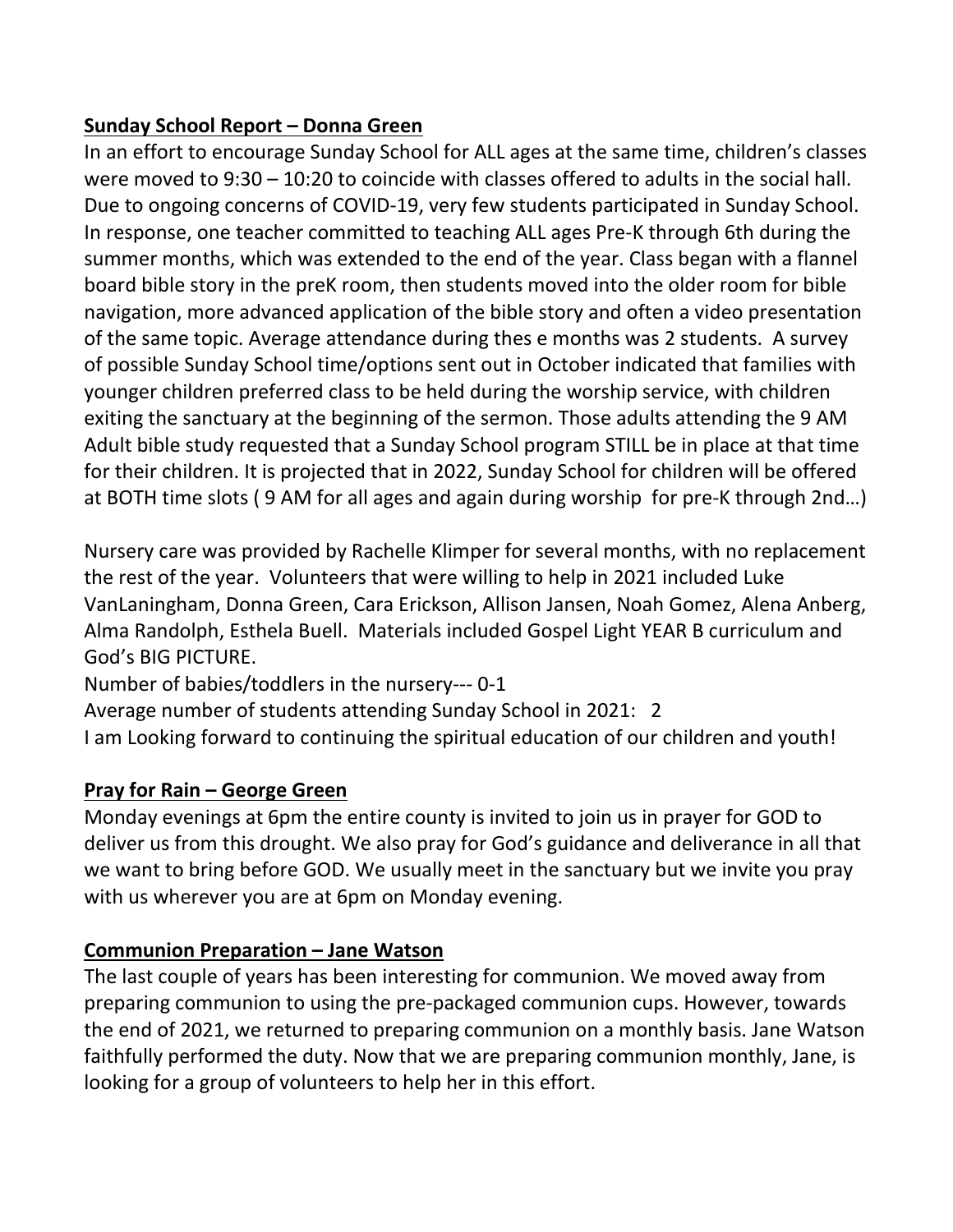#### **Property Report 2021 – Will Jansen**

A major landscaping project was completed on the property this year.. On March 6th, a crew of volunteers showed up for a landscaping project under the direction of Vicky and Gary Mount. Old bushes were removed, landscaping fabric laid down, drip irrigation on timers installed. New redwood borders defined planted areas. Several new bushes were planted along the front of the social hall. More than 45 bags of bark added a finishing touch. Pansies and primroses added a temporary spot of color leading up to the Easter season. An additional tree rose was added alongside the entry ramp to the sanctuary. In the backyard, a general cleanup ensued, including the removal of dead vegetation growing up and over the fence running along the property line. The backyard crew was headed by Lyssa Gomez and involved numerous youth. Later in March, solar lights were installed to highlight the new landscaping. An extra box of solar lights was purchased and put in storage in case any of the original were stolen or damaged. So far, the original lights are still in place. Volunteers for the work day included Vicky and Gary Mount, Alma and Larry Randolph, Pam Ramos, Amy Joel, Donna Green, Will Jansen, Jim Scheimer, and Lyssa Gomez. Additionally, a tree in front of the church was removed in August 2021. Multiple fire extinguishers and an AED device were installed on the property. Minor repairs were also completed throughout the year.

#### **Memorial Fund Report – Will and Allison Jansen**

The balance in the Memorial Fund is \$7,196.10.

#### **Adult Sunday School – George Green**

Prior to worship on Sunday mornings interested adults gather in the social hall to read and discuss GOD's word. The attendance has been from 3 to 15 and the discussion is lively. Participants range from retired pastors and long time Bible Study Fellowship students to new Christians. All are welcome. We have most recently studied Genesis and Exodus and currently in the Gospel of Matthew. Come join us.

#### **Ladies Bible Study 2021 Report – Carol Scheimer**

We meet on Monday mornings from 9:30 – 10:30 in the Church Social Hall. The group consists of 4 ladies who attend. In 2021 we read through the Gospels, studied the Book of Habakkuk and currently are studying the Book of Daniel using a 12-week Study from the Knowing the Bible Series, published by Crossway. Anyone who would like to join us is welcome to come. If you have any questions, feel free to ask.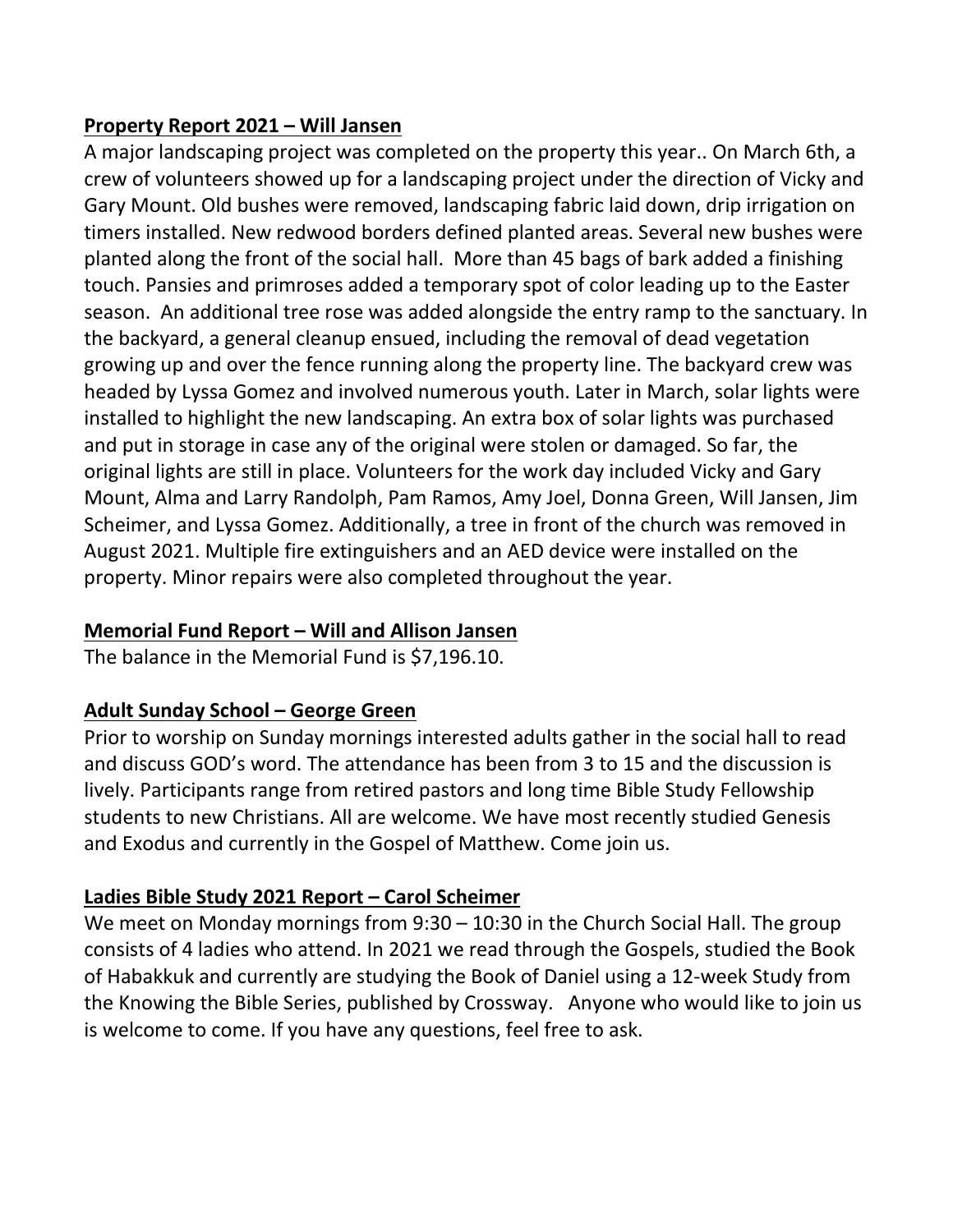#### **Arbuckle Community Church Trust – Fritz Grimmer**

This annual Trust Account report is to inform church members about our 2020 financial activities. This trust was formed to manage the proceeds from the sale of land that was bequeathed to the church. All Trust Account money is invested in Certificates of Deposit at our local Umpqua Bank. The C.D. rate will be 0.10% until maturity in Spring of 2026. There is a current balance of \$108,706.75 as of January 24, 2022.

Trust board members are: Janet Dawley

Fritz Grimmer Yvonne Bunch

Will Jansen

#### **Food Distribution – Judy Grice**

Thank you for the opportunity to let me be the Food Distribution Manager. Between January 2021 and November 2021 we feed 1,403 total families. The total of family members was 2,473 between January 2021 and November 2021. We average from 49 to 75 families a month.

In December we did our Christmas basket give away. We made 118 boxes and gave 115 of them away. This was a special program where families had to be approved by the county. I do not have a count for the family members for this month.

We do the food distribution the second Tuesday of every month. It is a long day for all of the volunteers. Don, Judy Wilson, Pam Ramos and myself meet in Williams to get our donations. We then go back to the church by 9:15 where more volunteers meet us to unload the trailer and set the food up for the distribution at 4. At 4 more and some of the same volunteers are there to distribute the food. We are usually done at 6. After we are done we then put any food left in the pantry for the next month and clean the social hall, by 6:30 we are usually on our way home.

There are always so many thanks from the families that we are helping. They truly are so grateful. I am so blessed that we are able to have this program available for our community.

Lastly, I really need to thank ALL of you that volunteer. This program could NOT happen if were not for all of your time and help.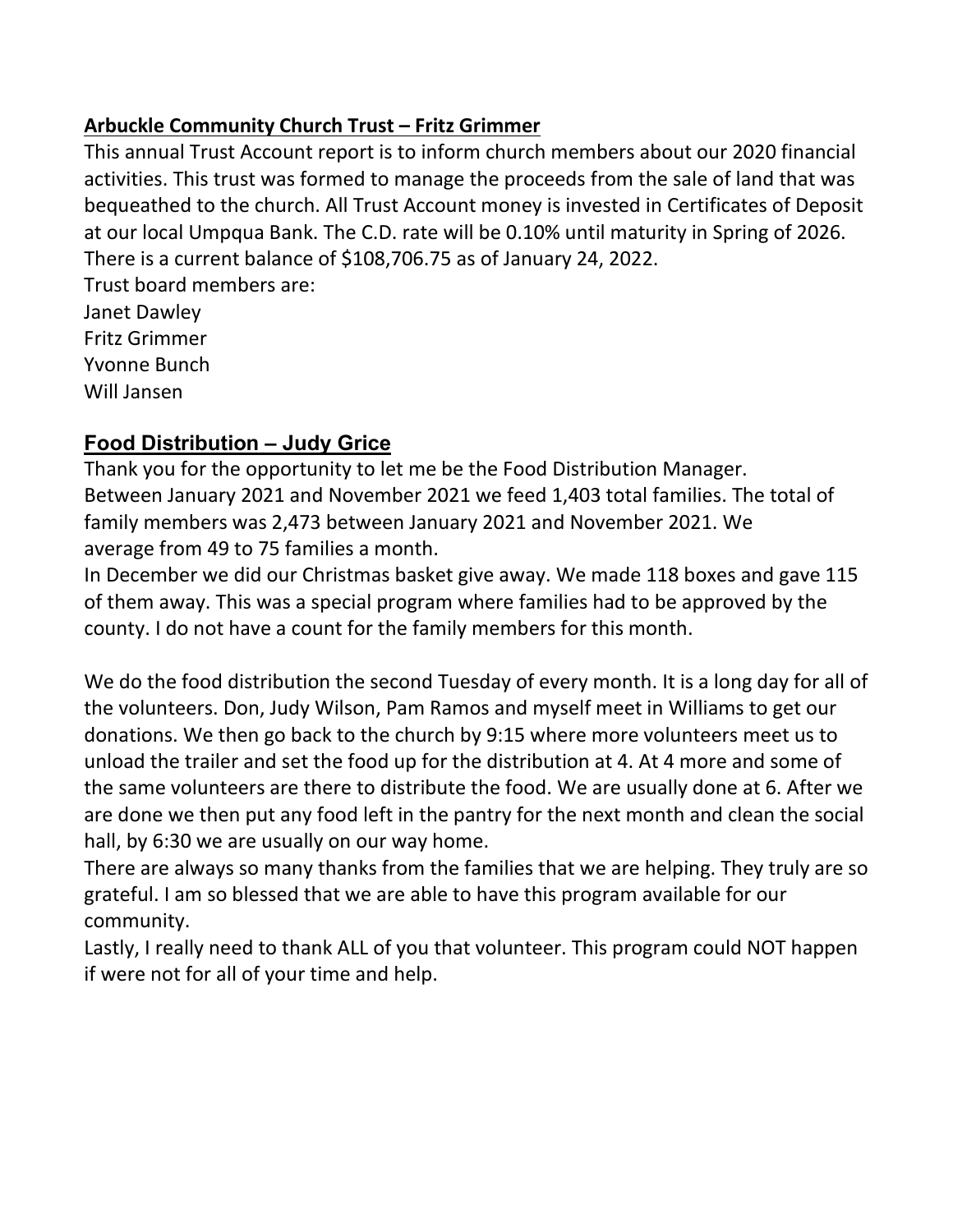### **Quilters Report – Carol Scheimer**

| Beginning Balance 01/01/2021                          | \$3,516.45 |
|-------------------------------------------------------|------------|
| Income                                                |            |
| Donations                                             | \$2175.00  |
| <b>Expenses</b>                                       |            |
| <b>Stain Glass Window Restoration</b>                 | \$1500.00  |
| ABS 2021                                              | \$500.00   |
| <b>Ending Balance</b>                                 | \$3916.45  |
| <b>Activities:</b>                                    |            |
| Made Special Cookie Treat for VBS snack time in July. |            |
| Began quilting again at end of summer.                |            |

Started a quilt in December that will be raffled off next summer for support of 2022VBS.

| <b>Income Report - Luke VanLaningham</b> |              |              |
|------------------------------------------|--------------|--------------|
| <b>Total Giving</b>                      |              |              |
| 2020 General Plate                       |              | \$169,474.47 |
| *Special Donations                       |              |              |
| <b>Benevolent Fund</b>                   |              | \$4,200.00   |
| <b>Food Bank</b>                         |              | \$3,000.00   |
| <b>Total</b>                             |              | \$176,679.47 |
| 2021 General Plate                       |              | \$153,019.62 |
| *Special Donations                       |              |              |
| <b>Youth Group</b>                       |              | \$4,000.00   |
| Camp Scholarships                        |              | \$1,000.00   |
| Delta                                    |              | \$550.00     |
| <b>Missions</b>                          |              | \$432.00     |
| Other                                    |              | \$382.00     |
| <b>Total</b>                             |              | \$159,384.00 |
| Year- end balance checkbook              |              |              |
| 2017 Closing Balance                     | \$126,679.89 |              |
| 2018 Closing Balance                     | \$90,078.28  |              |
| 2019 Closing Balance                     | \$89,515.62  |              |
| 2020 Closing Balance                     | \$111,223.72 |              |
| 2021 Closing Balance                     | \$102,087.50 |              |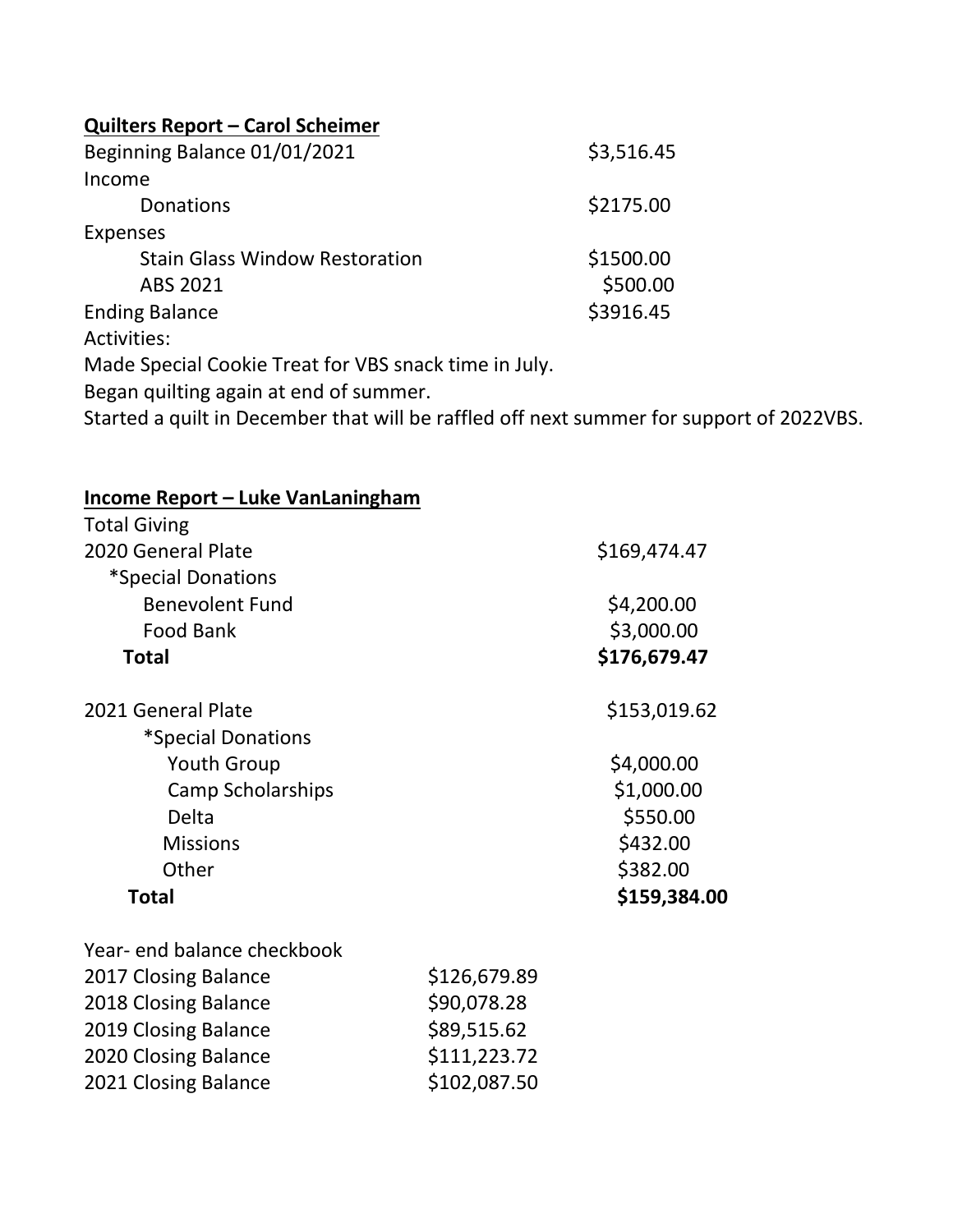| <b>Proposed Budget for 2022 – Luke VanLaningham /Janet Dawley</b> |           |        |         |  |
|-------------------------------------------------------------------|-----------|--------|---------|--|
| <b>Income</b>                                                     |           |        |         |  |
| <b>General Plate</b>                                              | \$145,000 |        |         |  |
| <b>Total Income</b>                                               |           |        | 145,000 |  |
|                                                                   |           |        |         |  |
| <b>EXPENSES</b>                                                   |           |        |         |  |
| <b>Ministry Expenses</b>                                          |           |        |         |  |
| <b>General Church</b>                                             |           |        |         |  |
| <b>Background Checks</b>                                          | 400       |        |         |  |
| <b>Books and Bibles</b>                                           | 500       |        |         |  |
| <b>Card Ministry</b>                                              | 50        |        |         |  |
| <b>Church Events</b>                                              | 1,250     |        |         |  |
| <b>Pulpit Fill-Special Speakers</b>                               | 500       |        |         |  |
| Welcome/Outreach                                                  | 1,250     |        |         |  |
| Worship                                                           | 1,750     |        |         |  |
| <b>Arbuckle Kids</b>                                              |           |        |         |  |
| Delta/VBS                                                         | 3,500     |        |         |  |
| <b>Sunday School Curriculum</b>                                   | 100       |        |         |  |
| Arbuckle Youth                                                    |           |        |         |  |
| <b>Youth Group</b>                                                | 1,750     |        |         |  |
| Kickstart                                                         | 1,000     |        |         |  |
| Events                                                            | 1,000     |        |         |  |
| <b>Missions</b>                                                   | 200       |        |         |  |
| Camp Ministry                                                     |           |        |         |  |
| Scholarships                                                      | 2,500     |        |         |  |
| <b>Pastoral Expenses</b>                                          |           |        |         |  |
| Pastor's Fund                                                     | 1,000     |        |         |  |
| Pastor's Hospitality                                              | 1,000     |        |         |  |
| <b>Total Ministry Expenses</b>                                    |           | 17,750 |         |  |
| Missions Giving (12% of plate)                                    |           |        |         |  |
| A Woman's Friend                                                  | 2,100     |        |         |  |
| <b>Barnabas Factor</b>                                            | 2,100     |        |         |  |
| <b>Benevolent Fund</b>                                            | 3,000     |        |         |  |
| <b>Heavenly Hills Camp</b>                                        | 1,200     |        |         |  |
| Love Gifts                                                        | 600       |        |         |  |
| Ministerial Assoc. Colusa Co,                                     | 900       |        |         |  |

## **Arbuckle Community Church**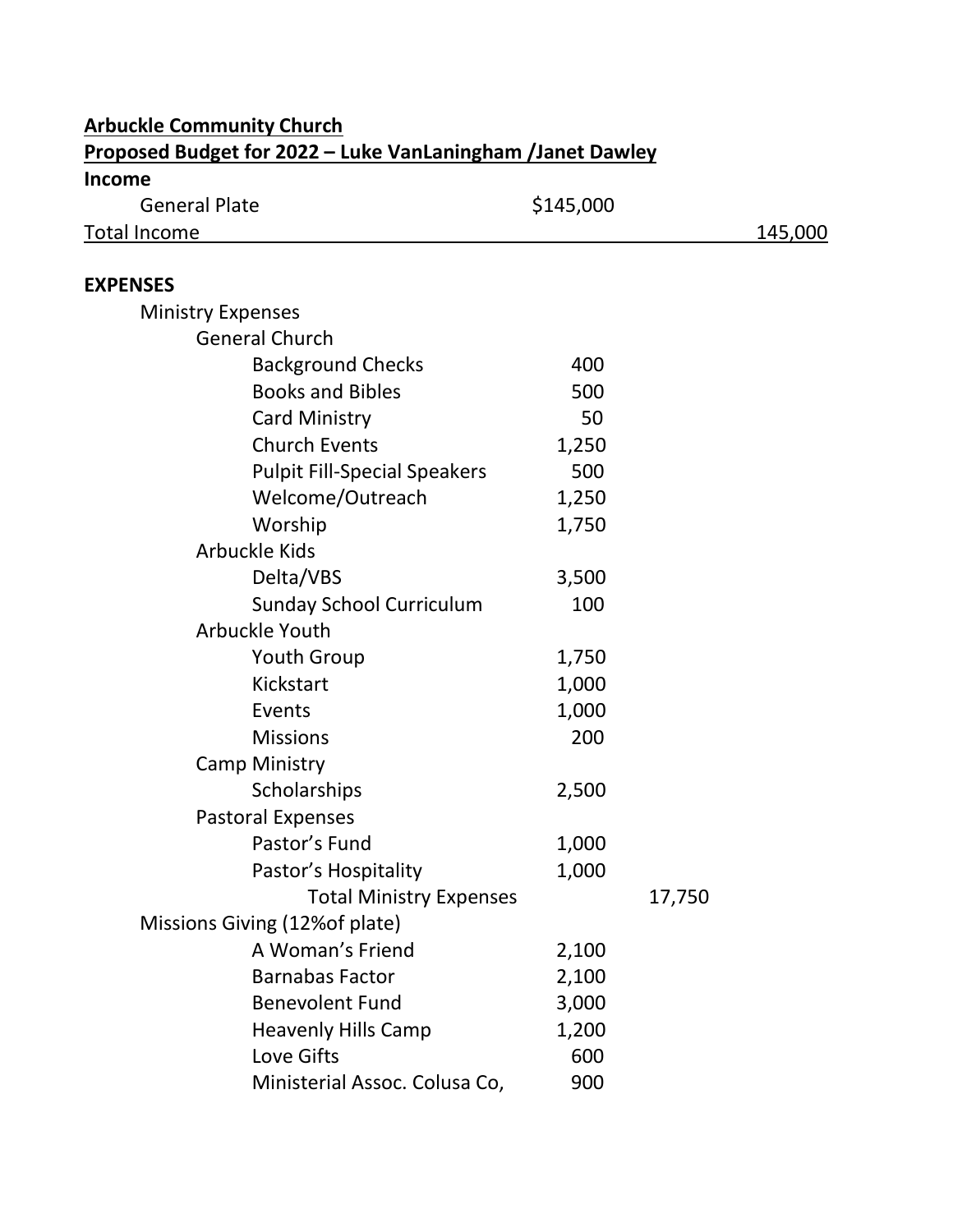| Rafiki                             | 2,100  |         |                |
|------------------------------------|--------|---------|----------------|
| Spero                              | 2,100  |         |                |
| William Jessup U.                  | 1,200  |         |                |
| Young Life                         | 2,100  |         |                |
| <b>Total Missions Giving</b>       |        | 17,400  |                |
| <b>Operations</b>                  |        |         |                |
| Dues, Licenses, Subscriptions      | 3,210  |         |                |
| <b>General and Office Supplies</b> | 3,200  |         |                |
| Insurance (Business and Auto)      | 800    |         |                |
| Insurance (Liability)              | 5,500  |         |                |
| Insurance (Worker's Comp)          | 800    |         |                |
| Maintenance - Building Repairs     | 3,000  |         |                |
| Maintenance - Grounds              | 4,000  |         |                |
| Maintenance - Church Van           | 2,500  |         |                |
| Maintenance - Church Van Fuel      | 2,000  |         |                |
| Mileage Reimbursement (Guests)     | 250    |         |                |
| Mileage Reimbursement (Pastor)     | 2,640  |         |                |
| Payroll (Custodian)                | 5,712  |         |                |
| <b>Payroll Taxes</b>               | 5,075  |         |                |
| Payroll (Pastor)                   | 55,980 |         |                |
| Payroll (Treasurer)                | 2,448  |         |                |
| <b>Utility (Garbage)</b>           | 1,450  |         |                |
| Utility (PG&E)                     | 5,000  |         |                |
| Utility (Telephone/Internet)       | 2,100  |         |                |
| Utility (Water & Sewer)            | 1,185  |         |                |
| <b>Total Operating Expenses</b>    |        | 106,850 |                |
| Capital Improvements               |        |         |                |
| Undesignated                       | 3,000  |         |                |
| <b>Total Capital Improvements</b>  |        | 3,000   |                |
| <b>Total Expenses</b>              |        |         | <u>145,000</u> |
| <u>Net Income</u>                  |        |         | <u>0</u>       |